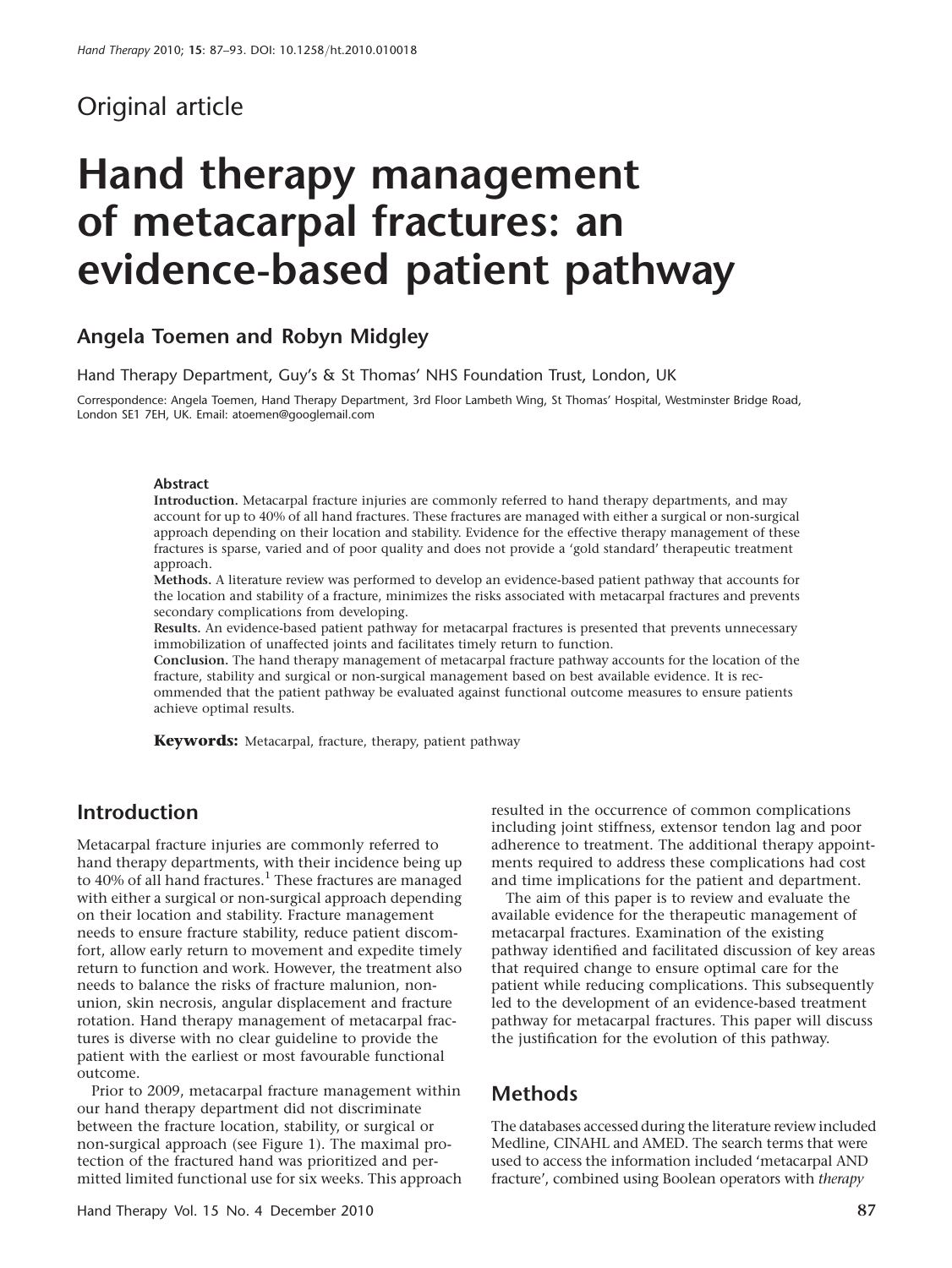

Figure 1 Original pathway. MCPJ, metacarpophalangeal joint

OR hand therapy OR physiotherapy OR physical therapy OR treatment OR management OR surgery. No year limit was used in the first instance to ascertain the number of relevant studies that could be located. One hundred and fifty-five articles were retrieved (following removal of duplicates) and subsequent review of their abstracts led to 12 further papers being excluded as they were not available in English. A total of 18 articles were accessed that discussed therapy management and outcome. All articles (regardless of year of publication) were included in the review due to the limited number of articles found that discussed therapy management and outcome.

# **Results**

# Head of metacarpal fracture

A fracture to the head of the metacarpal is rarely seen.<sup>2</sup> It is reported that these injuries can be treated nonsurgically if the involvement of the joint is less than  $25\%$ <sup>2</sup>. There is little literature available regarding the therapy management of these fractures either conservatively or post surgery.

McNemar et  $al$ <sup>3</sup> discuss non-surgical management suggesting protective immobilization of the fracture for three weeks in a forearm-based splint (including the non-injured adjacent finger) with the wrist positioned in  $0-20^\circ$  extensions, metacarpophalangeal joint (MCPJ) in  $90^\circ$  of flexion and interphalangeal joints (IPJ) in extension.

A surgical approach may include intraosseous wiring, screw fixation or Kirschner wire (K-wire) fixation to

stabilize the fracture and allow earlier motion. However, McNemar *et al.*<sup>3</sup> suggest a period of immobilization for 10–14 days post K-wire fixation.

## Neck of metacarpal fracture

Metacarpal neck fractures are the most common fractures of the hand, with fractures of the fifth metacarpal accounting for 51–68% of all metacarpal fractures.<sup>4</sup> Recent studies have accepted that up to  $70^{\circ}$  of volar angulation will not lead to an associated functional loss;<sup>5</sup> therefore, the majority of these fractures are treated nonsurgically. A rotational deformity is not tolerated functionally as the injured finger will become fixed under the adjacent fingers when a functional grip is required. This is a clear indication for surgical management; however, literature regarding hand therapy management following surgery is lacking.

A systematic review of fifth metacarpal fractures was unable to determine the optimal therapy treatment for these fractures. The studies reviewed were of poor quality and did not present optimum therapy management of these fractures.<sup>6</sup> Management varied from immobilization, protected mobilization to no protection at all.

Braakman et al.<sup>5</sup> compared two protocols for the management of neck of metacarpal fractures. The first protocol included the provision of an immobilizing ulna gutter plaster of Paris (POP) cast that positioned the wrist in  $45^\circ$ of extension, the MCPJ in  $90^\circ$  of flexion and the IPJ at 0–  $10^{\circ}$  of extension. The second protocol applied tape to the little and ring fingers. Patients were reviewed at one week. The POP group presented with significant MCPJ extension lag (up to  $30^{\circ}$ ) and a flexion deficit in comparison to the tape group. The extension deficit remained significantly different between the two groups at four weeks follow-up. The flexion restriction remained in the POP group in 44% of patients at the four-week follow-up and in 8% at three months. This highlights the detrimental effects of immobilizing finger joints even for a short period of time. At four weeks follow-up all the tape patients had regained full motion.

Hansen and  $Hansen<sup>7</sup>$  conducted a study in which they compared POP, elastic bandaging and a functional splint. As expected, at follow-up the POP patients had reduced range of motion (ROM) compared with the other two groups. At a four-week follow-up the patients wearing the elastic bandage complained of significantly more pain than the splinted or POP patients. This study may indicate that no protection deters a return to function due to pain. This view is supported by a study that compared a handbased volar and dorsal thermoplastic splint that allowed full motion of the MCPJ and wrist to buddy strapping.<sup>8</sup> The dorsal component of the splint extended across the MCPJ protecting the fracture site. At a three-week follow-up, patients treated with the brace complained of less pain and had a greater ROM than the buddy strapping. Those that had a brace had returned to work sooner than those with the buddy strapping.<sup>8</sup>

Hofmeister *et al.*<sup>9</sup> randomized neck of fifth metacarpal fractures into forearm-based POP with either the MCPJ flexed or extended for a four-week period. They found no statistically significant difference in motion or grip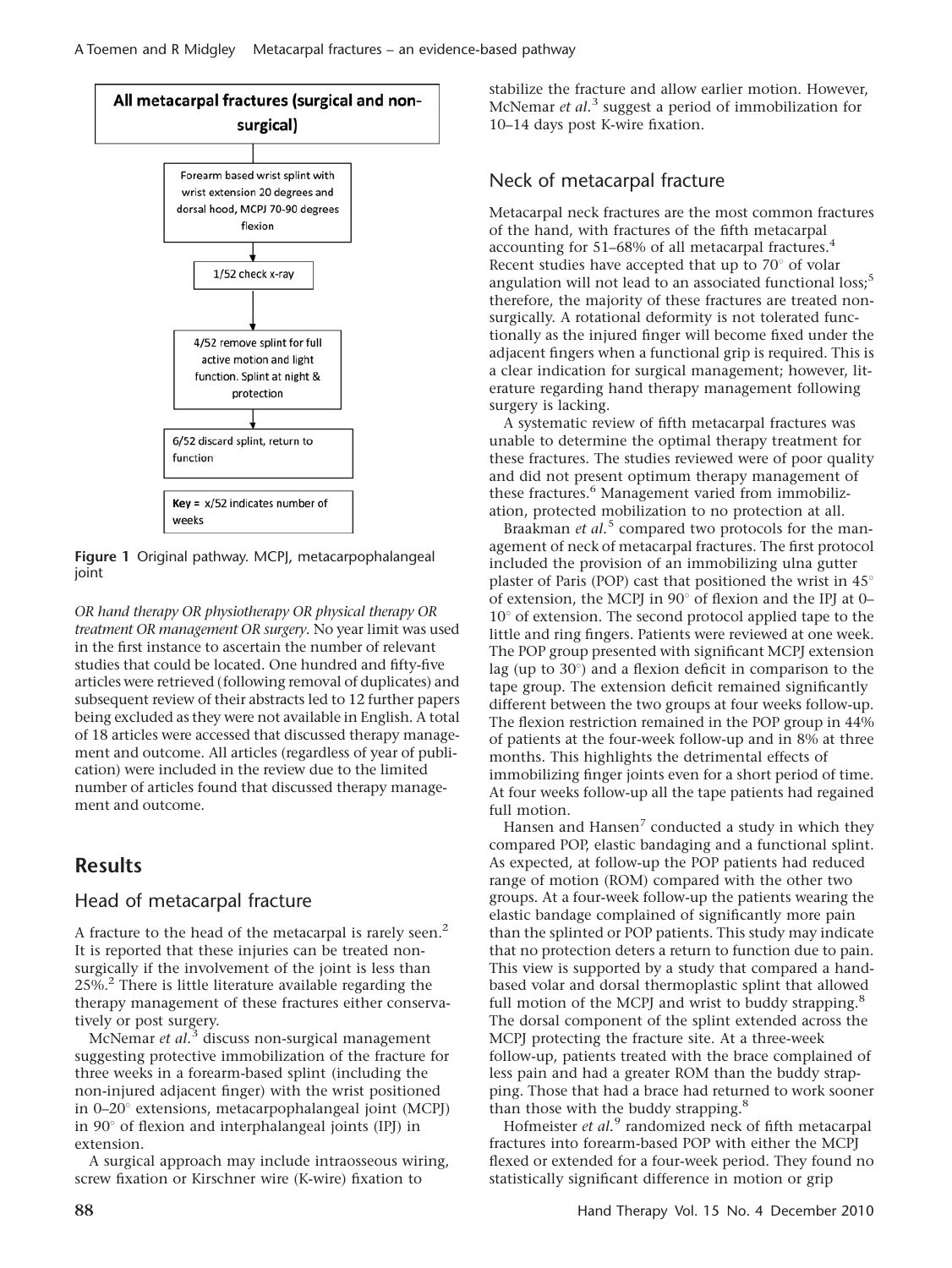strength on review at three months following treatment. Tavassoli et al.<sup>10</sup> randomized extra-articular metacarpal fractures into three groups. The fractures were managed for five weeks with either (i) MCPJ flexion with IPJ motion or (ii) MCPJ extension with IPJ motion or (iii) MCPJ flexion with IPJ extension and no mobilization. On removal of the cast there were no significant differences in motion between the groups. At nine weeks following treatment there was no significant difference in ROM or grip strength. These two studies challenge conventional practice regarding the positioning of MCPJ with splinting.

Three studies have shown the benefits of no support or splinting in the management of these fractures. Ford et al.<sup>5</sup> purely advised patients as to which exercises to perform, at a three-week follow-up appointment all patients had regained full flexion and this was also the average time that employed patients had returned to work. At a four-week follow-up 50% of patients continued to have an extensor lag (between  $5^{\circ}$  and  $30^{\circ}$ ). Arafa *et al.*<sup>11</sup> instructed patients to 'use their hands as normally as possible'. At four months follow-up 82% of patients were totally satisfied with their outcome. The remaining patients continued to have mild discomfort, or were conscious of the deformity. Five  $(N = 101)$  patients had a clinically obvious deformity and 14% of patients continued to have an extensor lag of less than  $15^{\circ}$  with no functional impairment. The complications discussed in these two studies can be addressed with therapy but require a follow-up review. This highlights that the contribution of hand therapy is important within the first stages of the patient pathway.

The comparison of immobilization of patients within a POP for three weeks and buddy strapping of the little finger to the ring finger has also been compared.<sup>12</sup> The buddy strapping group was given advice through an information sheet and no follow-up appointments. This group returned to work significantly earlier than those in POP and only one patient  $(N = 38)$  returned to the clinic complaining of pain and swelling. No patients within this group felt a follow-up visit was necessary.12 At 12 weeks following injury there was no significant difference between the group's motion (flexion or extension) or functional outcome (Disabilities of the Arm, Shoulder and Hand Questionnaire). This study indicates that minimal intervention with this patient population can aid a rapid return to function and limited clinical follow-up is required; however, some form of education and information (such as a leaflet) is required.

# Shaft of metacarpal fracture

The classification for shaft metacarpal fractures includes transverse, oblique (spiral) and comminuted. $^2$  The possible mal rotation of oblique fractures or shortening of comminuted fractures is poorly tolerated in function and these may require surgical stabilization; however, for the majority of stable fractures closed reduction and nonsurgical management is appropriate.<sup>2</sup> McMahon et al.<sup>13</sup> randomized the treatment of stable shaft metacarpal fractures with either a compression glove or three weeks immobilization in POP. Those who were placed in a glove had lost significantly less flexion than the POP group at

the two- and three-week follow-up appointments. At the four-week follow-up appointment there was no significant difference between the two treatment groups. This may indicate that three weeks of immobilization is an appropriate period without a significant loss in function. Burkhalter<sup>14</sup> advocates a forearm-based POP with the wrist in  $30-40^\circ$  of extension and a dorsal extension block with the MCPJ in 80–90 $^{\circ}$  of flexion and IPJ extension. Patients were able to perform a composite fist within the POP. McNemar et al.<sup>3</sup> discuss a 'three point fixation splint' in which stable fractures can be treated. Two counter pressure points are proximal and distal to the volar fracture site, and one pressure point is over the dorsal fracture apex. Burkhalter<sup>14</sup> and McNemar *et al.*<sup>3</sup> do not review specific outcomes for their management.

Surgical fixation may use percutaneous wiring, intramedullary wiring or open reduction. A study of long oblique mid shaft metacarpal fractures with cerclage wire fixation allowed 17 patients to mobilize with no protection or restriction post surgery. They reported no complications and full motion was achieved in all patients at eight weeks following surgery.<sup>15</sup> There is no further available evidence to guide our management of these surgically fixated fractures.

#### Base of metacarpal fracture

Metacarpal base fractures are classified as intra- or extraarticular. Stability of these fractures is determined by the volar and dorsal carpometacarpal and interosseous ligaments, $16$  with the stability reducing as mobility of the carpometacarpal joint increases in a radial to ulna direction. The potential deforming forces are due to the insertions of Extensor Carpi Radialis Longus, Brevis and Flexor Carpi Radialis into the second and third metacarpal bases; and of Extensor Carpi Ulnaris and Flexor Carpi Ulnaris into the fourth and fifth metacarpal bases. There are conflicting opinions in the literature as to the optimal treatment of these fractures and limited indications regarding therapy management.

Bora and Didizian $17$  treated intra-articular fractures with no or minimal displacement within a forearm-based wrist immobilization splint or POP for four weeks. On review these patients all had 'satisfactory outcomes' with no compromise in grip strength. Patients with disruption of the joint surface were reduced and K-wired with wrist immobilization in a POP for 4–6 weeks. Three quarters of these patients required further open reduction and internal fixation (ORIF) to restore the CMCJ articulation and grip strength. Hsu and Curtis<sup>18</sup> described a case series of five patients of whom two had fractures associated with a dorsal dislocation at the base of the fifth metacarpal. One patient had a closed reduction and wrist immobilization in a POP for four weeks and one patient had a fracture at the base of the third and fourth metacarpal, which was initially reduced but could not be maintained and therefore required K-wiring and an above elbow POP for four weeks. Both patients at four weeks follow-up had regained full ROM. Although Hsu and Curtis<sup>18</sup> only discuss two fracture-dislocation case studies, it indicates that wrist immobilization of four weeks does not result in significant wrist joint stiffness. Kjaer-Petersen et al.<sup>19</sup>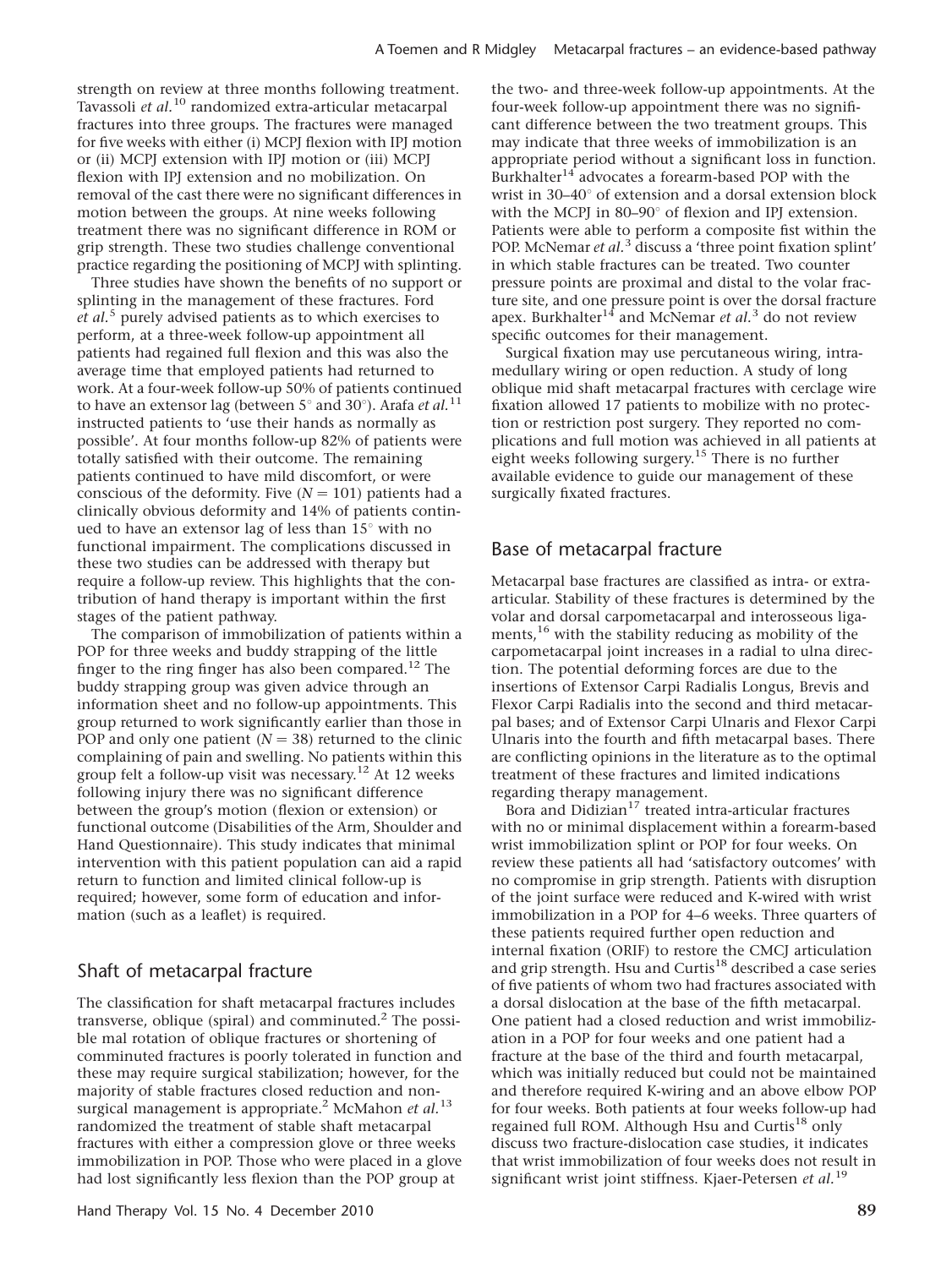reviewed intra-articular base of fifth metacarpal fractures managed surgically and non-surgically. All patients were immobilized in an 'ulnar plaster cast' for three or four weeks. Thirty-eight percent of patients followed up at a median of 4.3 years complained of 'symptoms' regardless of the method of treatment (closed reduction, percutaneous K-wiring or ORIF).<sup>19</sup> These studies suggest that immobilization of the wrist for four weeks is adequate for fracture stability and does not impede the return of wrist motion.

Lundeen and Shin<sup>20</sup> retrospectively reviewed intra-articular base of the fifth metacarpal fractures. All patients were treated with a POP to immobilize the wrist. The ring and little finger MCPJ were placed in  $70^{\circ}$  of flexion. They report that the average time for the cast immobilization and clinical healing was five weeks. The average time for return to work was six weeks. At an average of 43 months follow-up the average grip strength was 98% of the contralateral hand. Only one patient out of 22 reported a 'poor' result from their injury. They do not discuss return of motion or the rationale for inclusion of the ring and little fingers.

Petrie and Lamb<sup>21</sup> reviewed 14 cases following base of fifth metacarpal fractures treated non-surgically with early motion and found minimal loss of grip strength (tested at greater than 2 years following injury) and an average return to work of three weeks. They reported complications such as metacarpal shortening, incongruity in the articular surface and widening of the joint; however, only one patient had pain significant enough to affect work. The complications they reported were not discussed in previous papers that immobilized the wrist perhaps suggesting that a period of immobilization is required.

# Review of existing pathway

At our department all patients with a metacarpal fracture of the head, neck, shaft or base were provided with a forearm-based wrist splint that positioned the wrist in  $20^{\circ}$ of extension with a dorsal hood that maintained the MCP joints in  $70-90^\circ$  of flexion. The splint was worn for a period of four weeks before full active ROM commenced. At six weeks patients were permitted to remove the splint and return to full function. All patients received an X-ray at one week following their fracture or surgery to evaluate the fracture position and identify any potential complications such as the development of an unstable fracture.

The pathway did not provide clear guidelines as to when patients could return to low, medium or heavy duty work or full contact sport. Patients were not provided with written information on the management of metacarpal fracture injuries. The majority of patients were reviewed on a weekly basis until eight weeks following injury irrespective of their injury classification.

This pathway provided fracture stability but it did not make allowances for fractures that were stable or fixated, which would permit mobilization of the unaffected joints and earlier return to light functional use. This resulted in the development of complications and loss of long-term functional use of the hand. We observed that patients who were less compliant with their treatment protocol tended to have better functional outcomes and fewer

complications. As complications developed in those who were compliant, more hand therapy appointments were needed, which increased the costs to the patient and the hospital.

It was agreed that the existing patient pathway was inadequate and that an evidence-based, cost-effective pathway should be developed. In addition, it was agreed that a patient information leaflet should be developed that would provide the patient with information and advice following a metacarpal fracture. (Copies of the patient information leaflet can be obtained by emailing the corresponding author.)

# Rationale for a new patient pathway

A new evidence-based pathway was developed for the management of all metacarpal fractures (see Figure 2). The pathway was approved by the referring Plastic and Orthopaedic Surgery Consultants following presentation of the available evidence and incorporated their recommendations for splint positioning and return to function. In addition, a patient information leaflet was developed and approved by the Trust's patient publication group. Patients were to be provided with this at their first appointment.

Following is a summary of the rationale for the new pathway. All fractures were seen in hand therapy at the time of initial diagnosis and were reviewed again at one week for clinical assessment and radiographic review to ensure fracture stability had been maintained.

Thermoplastic splinting was advocated over the use of POP in this patient population in the four fracture classifications as precise positioning of specific joints is required of the involved fingers only. POP, although cheaper than thermoplastic material, may prevent full motion of unaffected joints and therefore generate further therapy input to regain ROM.

# Head of metacarpal fracture

A hand-based splint with a dorsal hood that positioned the MCP joints at  $70^{\circ}$  of flexion protecting the affected and neighbouring finger was advocated. There is no evidence to suggest that the wrist joint should be immobilized. The extensor digitorum communis is a potential deforming force to this fracture pattern (pulling the fracture fragments dorsally) however maintained flexion at the MCPJ joint will reduce this risk. The position of MCPJ flexion will preserve length of the collateral ligaments, prevent the 'claw' like position of an oedematous hand and provide extensor tendon tension around the head of the metacarpal.22 Avascular necrosis is a complication of these fractures if the head of the MCPJ is placed in greater than  $70^\circ$  of flexion.<sup>23</sup> Clinical union has been shown to occur between two and three weeks after fracture;<sup>24</sup> therefore, therapists encouraged light function and full active motion at two weeks if the fracture was stable and at four weeks if unstable or fixated with K-wires. All patients were advised to mobilize the IPJ freely within the splint. Remodelling of the bone from the initial soft callous formed in the reparative healing phase to a harder callous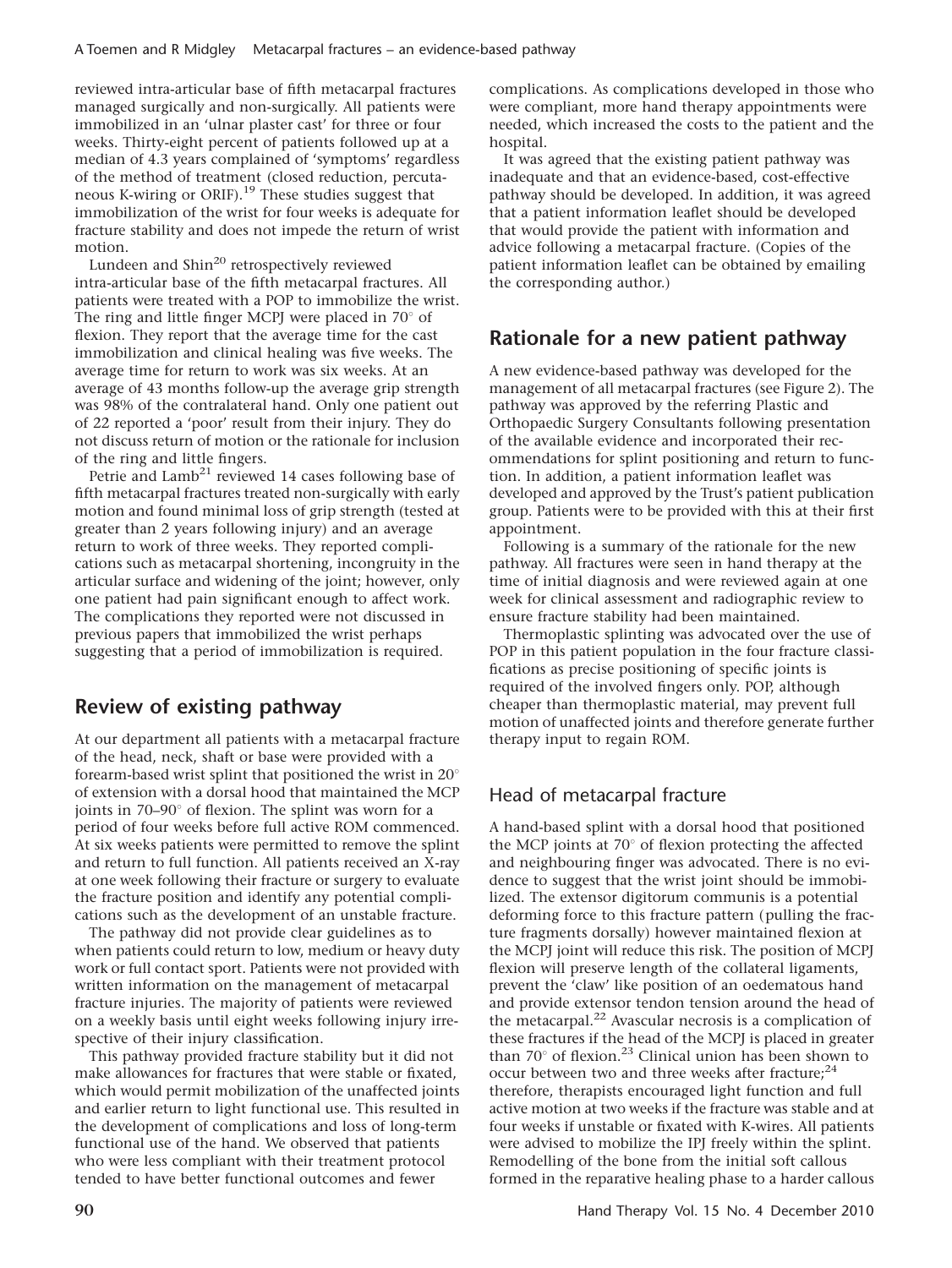

Figure 2 Evidence-based pathway. MCPJ, metacarpophalangeal joint; ORIF, open reduction and internal fixation

occurs around six weeks.<sup>24</sup> Therefore patients did not require any further protection at this stage and were advised to return to everyday tasks.

#### Neck of metacarpal fracture

A dorsal hand-based splint positioning the affected and neighbouring finger MCP joints in  $70^{\circ}$  of flexion was provided for the initial 2–4 weeks (dependent on stability and surgical fixation) following the fracture. This offers initial protection of any direct force to the fracture site which has been shown to be beneficial in pain reduction, ROM and return to work.<sup>7</sup> The splint position encourages the MCPJ to rest in a degree of flexion enabling the base of the proximal phalanx to glide upwards on the volar angulated head of the metacarpal.<sup>25</sup> This position may reduce further volar angulation with function. Placing the MCPJ in flexion tightens the dorsal capsule and extensor mechanism allowing the soft tissues to further stabilize the fracture. A position of  $90^{\circ}$  of flexion is often found by patients to be uncomfortable and unreasonable to obtain in an oedematous hand; therefore, we chose to place the MCPJ in a comfortable  $70^{\circ}$  of flexion.

If the fracture was diagnosed as stable, the splint was removed at two weeks following injury and patients were placed into buddy straps for a further two weeks to reduce any risk of angulation (scissoring) or rotation, and discourage full use of the hand until clinical healing occurred. This patient group was advised accordingly on return to function and work and given no formal follow-up appointment at this point. If the patient had an ORIF, they were advised to remove their splint at two

weeks to begin full active motion and light function, and to continue with the splint for protection until they were four weeks following surgery. Unstable, reduced or K-wired fractures maintained the position in their splints until four weeks following injury or surgery. This time frame is to ensure fracture stability occurs in the initial healing phase.<sup>24</sup> K-wires were removed at four weeks following surgery. These patients gradually returned to light functional tasks between four and six weeks in accordance with fracture healing times.<sup>24</sup> Passive stress and strengthening was delayed until six weeks enabling clinical union $3$ 

#### Shaft of metacarpal fracture

A forearm-based wrist splint that positioned the wrist in  $20^{\circ}$  of extension with a dorsal hood over the affected and neighbouring fingers that maintained the MCP joints in  $70^\circ$  of flexion (allowing IPJ flexion and extension) was advocated for the initial period of two weeks for all metacarpal shaft fractures. This errs on the side of caution for these fractures can be potentially unstable, and may result in complications with a significant functional impact. It has been shown by Wright<sup>26</sup> that after three weeks of immobilization joint and soft tissue stiffness can lead to a significant loss of hand function. Following three weeks of protected mobilization the dorsal hood component was removed, the remaining portion of the splint (forearm-based wrist splint with the wrist in extension) was to be worn at all times unless exercising. Patients were encouraged to achieve full active motion of the MCPJ and wrist. This will address any extensor tendon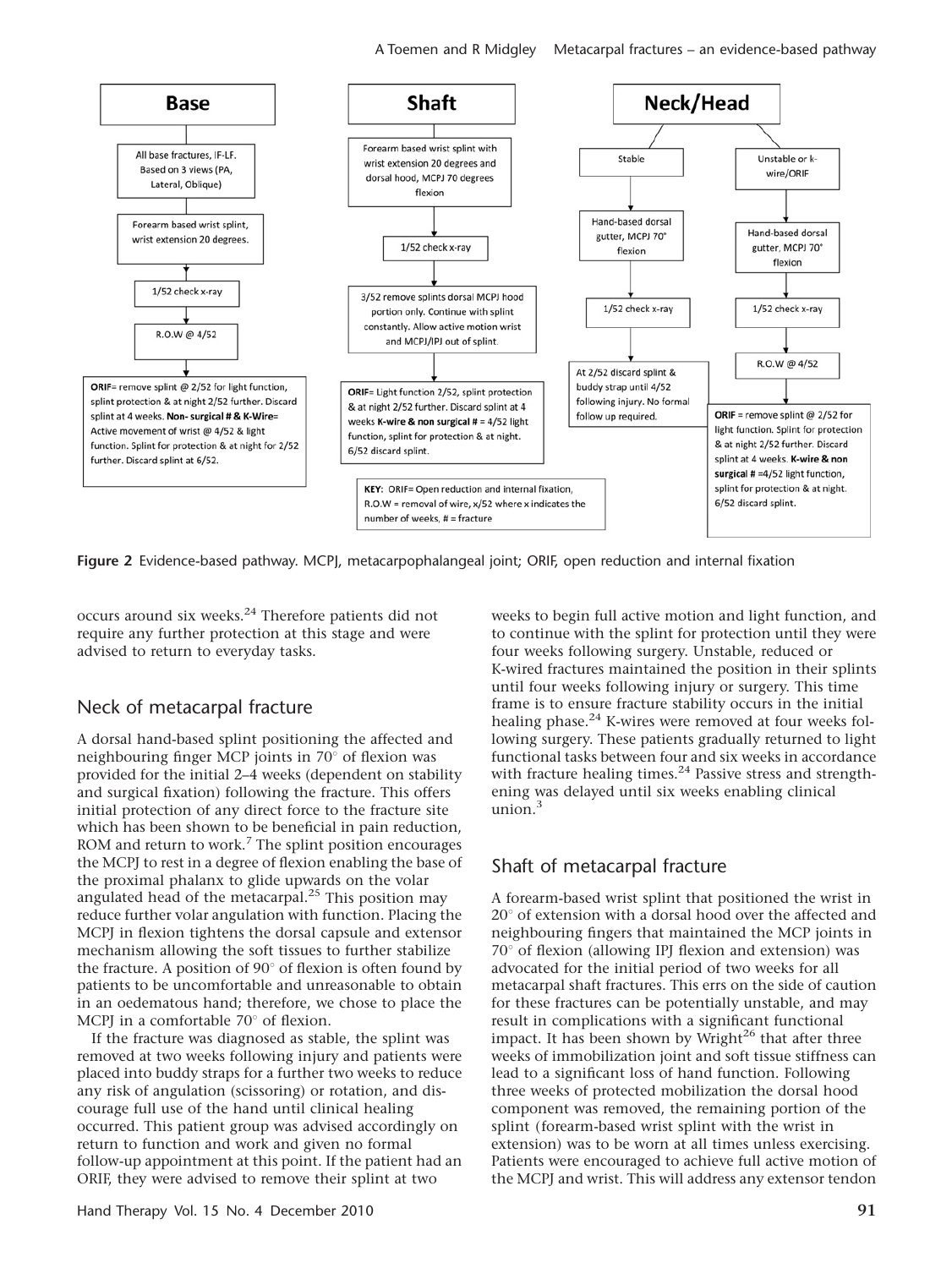adhesions, MCPJ lag or flexion deficit complications. At 2–3 weeks a soft bone callous would have stabilized the fracture site and pain and oedema would be resolving<sup>24</sup> allowing for the reduced splinting restriction. The splint was then removed (except for protection and at night) at four weeks to begin light function and completely discarded at six weeks following injury.

If a patient had an ORIF, they were permitted to perform light functional activities at two weeks due to the increased fracture stability with this rigid fixation. Non-surgically managed fractures and those with K-wires began light function at four weeks following injury and discarded their splints at six weeks as clinical fracture union progressed.

#### Base of metacarpal fracture

Intra- and extra-articular base of metacarpal fractures that were treated non-surgically or with K-wires were provided with a forearm-based wrist splint, positioning the wrist in  $20^{\circ}$  of extension for a period of four weeks. This parameter was decided based on the possible deforming forces of the extrinsic wrist extensors and flexors discussed previously. Base fractures will heal quickly due to their composition of cancellous bone.<sup>20</sup> Numerous authors have advocated immobilization of the wrist for four weeks without detriment to wrist motion.<sup>17–19</sup> At four weeks following injury or surgery, patients were advised to begin light function and wrist motion. The splint was to be worn for a further two weeks for protection and completely discarded at six weeks following surgery or injury.

Patients who had their fractures fixated with an ORIF were permitted to perform light functional activities at two weeks due to the enhanced stability of their fracture sites. The splint was worn for protection for a further two weeks and discarded at four weeks following surgery.

# **Discussion**

The risk of malunion, non-union, angular displacement and fracture rotation following a metacarpal fracture is well documented.<sup>3</sup> However, there are no clear guidelines for the therapeutic management of metacarpal fractures that would minimize these risks, prevent secondary complications and ensure optimal return to function.

The discussed literature has been applied during the development of a new evidence-based pathway. The pathway accounted for the location and stability of a fracture and aimed to minimize the risks associated with metacarpal fractures and prevent secondary complications from developing. The pathway aims to ensure effective treatment for patients which should result in improved departmental efficiency and therefore reduce the number of appointments required. A key priority was not to overtreat the patients (reducing appointment costs and time) and prevent unnecessary immobilization of unaffected joints.

The aim of the new pathway is to improve patient compliance and increase cost-effectiveness by reducing the number of follow-up appointments needed if fewer secondary complications present.

# **Conclusions**

Surgical and non-surgical complications following metacarpal fractures can compromise both the appearance and the function of the hand. This paper presents an evidence-based patient pathway that aims to limit the risks associated with these fractures and prevent secondary complications from occurring. It is recommended that the patient pathway be evaluated against functional outcome measures to assess the efficacy of the pathway and determine the effect on improving patient compliance and enhancing cost-effectiveness.

Acknowledgement: We would like to acknowledge Matthew James, Catina Bernardis, Sameer Gidwani, Dr Jamil Ahmed and Joanna Hickling for their contributions to the development of the pathway.

Competing interest: None declared.

Accepted: 1 June 2010

# **References**

- 1 Radiopaedia.org. Metacarpal fractures. See http://radiopaedia. org/articles/metacarpal-fractures (last checked 7 March 2010)
- 2 Green DP, Pederson WC, Hotchkiss RN, Wolfe SW. Greens Operative Hand Surgery. 5th edn. Churchill Livingstone, London, UK: Elsevier Health Sciences, 2005
- 3 McNemar TB, Howell JW, Chang E. Management of metacarpal fractures. J Hand Ther 2003;16:143–51
- 4 Braakman M, Oderwald EE, Haentjens MH. Functional taping of fractures of the 5th metacarpal results in a quicker recovery. Injury 1998;29:5–9
- 5 Ford DJ, Ali MS, Steel WM. Fractures of the fifth metacarpal neck: is reduction or immobilisation necessary? J Hand Surg 1989;14B:165–7
- 6 Poolman RW, Goslings JC, Lee JB, Muller MS, Steller EP, Struijs PA. Conservative treatment for closed fifth (small finger) metacarpal neck fractures. Cochrane Database Syst Rev 2005;20:pCD003210
- 7 Hansen PB, Hansen TB. The treatment of fractures of the ring and little metacarpal necks. A prospective randomised study of three different types of treatment. *J Hand Surg* 1998;23B:245-7
- 8 Harding IJ, Parry D, Barrington RL. The use of a moulded metacarpal brace versus neighbour strapping for fractures of the little finger metacarpal neck. J Hand Surg 2001;26B:261–3
- 9 Hofmeister EP, Kim J, Shin AY. Comparison of 2 methods of immobilisation of fifth metacarpal neck fractures: a prospective randomized study. J Hand Surg 2008;33A:1362-8
- 10 Tavassoli J, Ruland RT, Hogan CJ, Cannon DL. Three cast techniques for the treatment of extra-articular metacarpal fractures. Comparison of short-term outcomes and final fracture alignments. J Bone Jt Surg 2005;87A:2196–201
- 11 Arafa M, Haines J, Noble J, Carden D. Immediate mobilization of fractures of the neck of the fifth metacarpal. Injury 1986;17:277–8
- 12 Bansal R, Craigen MAC. Fifth metacarpal neck fractures: is follow-up required? J Hand Surg (Eur vol) 2007;32E:69–73
- 13 McMahon PJ, Woods DA, Burge PD. Initial treatment of closed metacarpal fractures. J Hand Surg 1994;19B:597–600
- 14 Burkhalter WE. Closed treatment of hand fractures. J Hand Surg 1989;14A:390–3
- 15 Al-Qattan MM, Al-Lazzam A. Long oblique/spiral mid-shaft metacarpal fractures of the fingers: treatment with cerclage wire fixation and immediate post-operative finger mobilisation in a wrist splint. J Hand Surg 2007;32:637–40
- 16 Bushnell BD, Draeger RW, Crosby CG, Bynum DK. Management of intra-articular metacarpal base fractures of the second through fifth metacarpals. J Hand Surg 2008;33A:573–83
- 17 Bora FW, Didizian NH. The treatment of injuries to the carpometacarpal joint of the little finger. Journal of Bone and Joint Surgery 1974;56:1459–63
- 18 Hsu JD, Curtis RM. Carpometacarpal dislocations on the ulnar side of the hand. Journal of Bone and Joint Surgery 1970;52:927–30